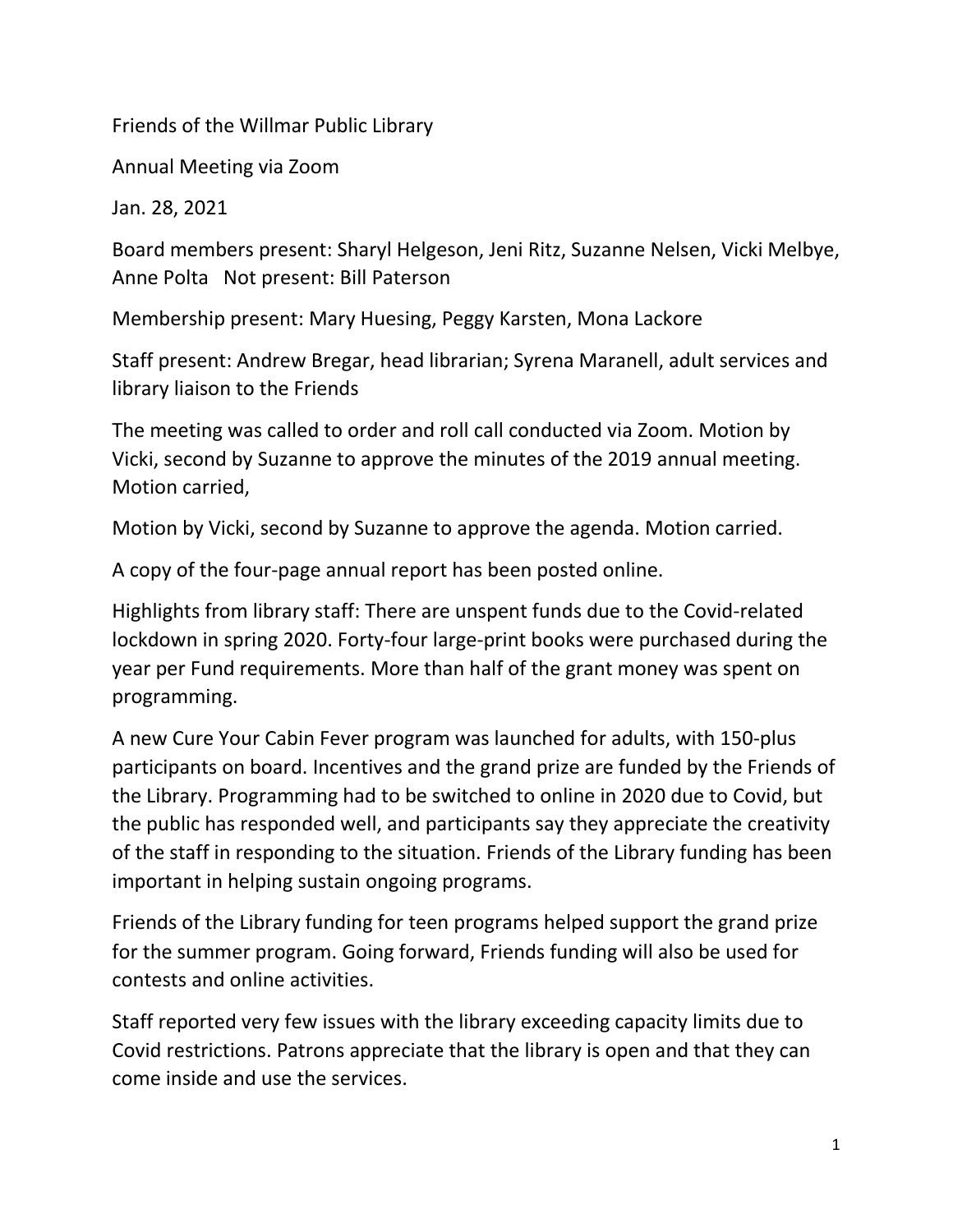Restrictions and shutdowns have made it a challenging year for the Friends of the Library. Wisdom and Wine, set for June 2020 was canceled. A mail campaign and a scaled-back book sale helped raise money so the Friends could continue their support of library programs and services. It was noted that the community has been supportive with their donations.

Jeni Ritz reported on the rollout of the new custom-designed Friends logo that will start appearing on stationery and other print materials in early 2021.

Paid memberships for 2020 stand at 105.

Suzanne Nelsen, acting treasurer, reviewed the financial report. The Friends provided \$7,597.75 in financial support to the Willmar Public Library in 2020. This includes an annual grant of \$3,125; net proceeds of \$1,403 from the 2019 Wisdom and Wine silent auction; a \$300 Covid grant from the Minnesota Association of Library Friends; \$2,598 in proceeds from the fall mail campaign; and \$171.75 from the fall mini book sale. The Friends also directed \$2,122 to the Friends of the Willmar Public Library Fund of the Willmar Area Community Foundation for future grants to the library. The grand total directly gifted to the Willmar Public Library or invested toward future grants was \$9,719.75.

The administrative account showed \$1,900 in revenue from membership dues.

Motion by Peggy Karsten second by Mary Huesing to accept the financial report. Motion carried.

The slate of officers for 2021 was presented as follows: Sharyl Helgeson, president; Jeni Ritz, vice president; Anne Polta, secretary. There were no nominations from the floor. Motion by Mona Lackore, second by Mary Huesing to accept the slate of officers as presented. Motion carried.

Sharyl Helgeson, president, presented bylaw revisions for consideration. The Friends fiscal year is the same as the calendar year, from Jan. 1 to Dec. 31. Sharyl proposed that the annual meeting be moved to take place in January on a date no later than Jan. 31, after the close of our fiscal year. The list of standing committees has been streamlined. There was a suggestion from the floor to revise the punctuation in the committee list to clarify that Fundraising, Gifts and Bequests is a single committee. Motion by Mona Lackore, second by Mary Huesing to accept the bylaws amendments with the additional suggested revision.